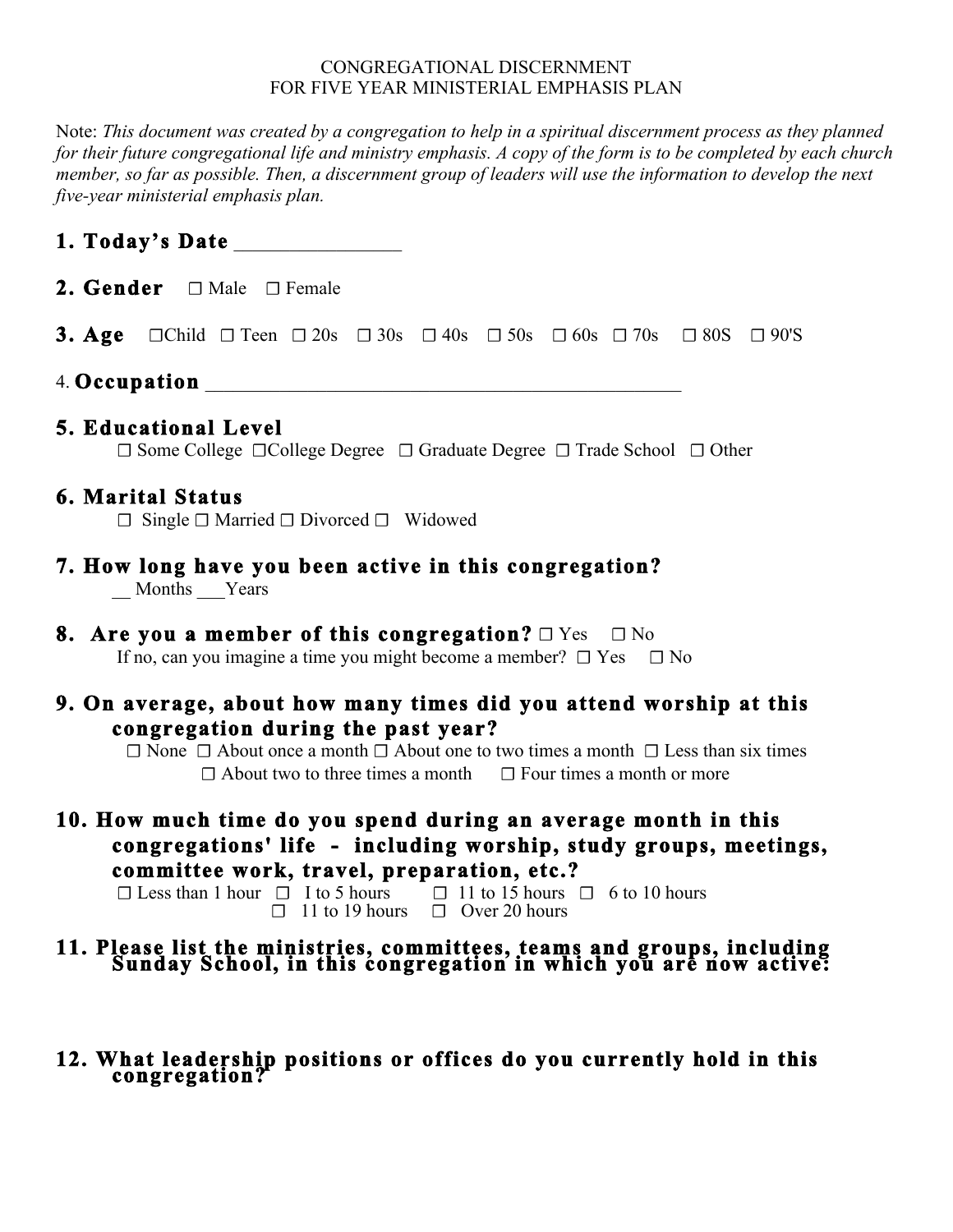# **13. Name five things you find positive about our church.**

# **14. Name five things you would like to see changed about our church, if possible:**

# **15. Ministerial Emphasis**

While considering our congregational needs, review the following ministerial emphases and rank them according to what you consider would be most important for our ministry energy and spiritual focus, as well as less important.

Select **no more than 6 items** as your #1 priority (marking a #1 in the blank before the item) Rank the remaining activities with a # 2, 3, 4 or 5 – according to your preference *(of these, 2 is higher and 5 is lowest priority).*

Please also note in which of the ministries you are willing to personally provide leadership, or help with, in order to bring to fruition.

#### **\_\_\_\_A. Corporate Worship**

Planning & leading worship; working with the congregation to develop a rich worship life. **☐** *I can help with this.*

## **\_\_\_\_B. Proclamation of the Word**

Effective preaching, articulating personal faith. **☐** *I can help with this.*

## **\_\_\_\_C. Creativity and Resourcefulness**

Planning and Leading Programs **☐** *I can help with this.*

## **\_\_\_\_D. Spiritual Development of Members**

Helping persons develop their spiritual lives; encouraging persons to relate their faith to their daily lives. **☐** *I can help with this*.

## **\_\_\_\_E. Congregational Home Visitation**

Making personal calls on people in their homes. **☐** *I can help with this.*

#### **\_\_\_\_F. Hospital and Emergency Visitation**

Making pastoral calls in hospitals, care facilities and ministering to persons in crises situations. **☐** *I can help with this.*

## **\_\_\_\_G. Congregational Fellowship**

Building a sense of community and strengthening relationships within the community. **☐** *I can help with this.*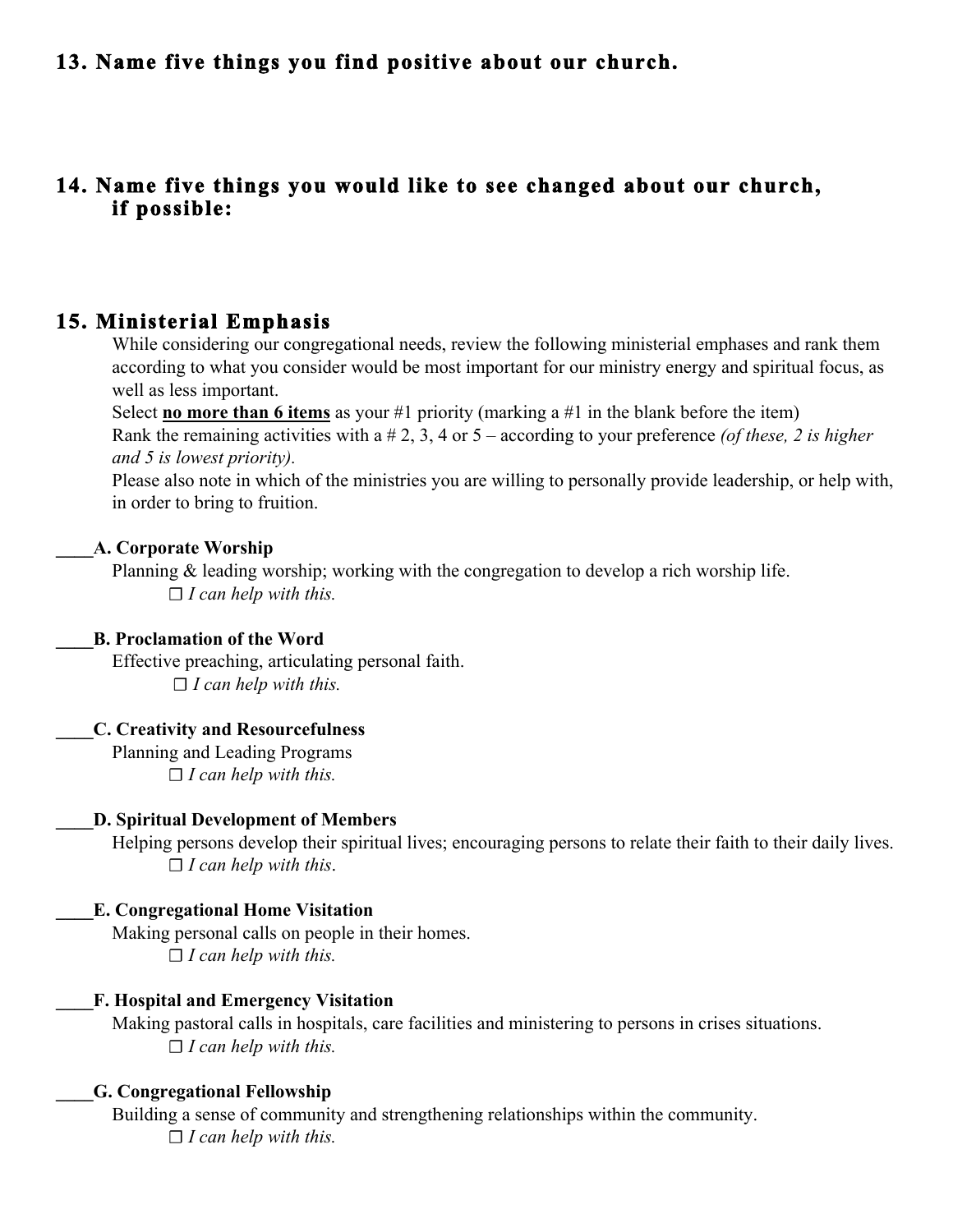#### **\_\_\_\_H. Pastoral Care**

Maintaining confidentiality; being compassionate & sensitive to other's needs; helping persons develop emotional maturity and security.

**☐** *I can help with this.*

#### **\_\_\_\_I. Evangelism**

Bringing new members into the congregation; developing commitment to evangelism in others. **☐** *I can help with this.*

#### **\_\_\_\_1. Planning Congregational Life**

Long range planning and goal setting; helping leaders work together in solving problems; working with committees and officers; working effectively with teams.

**☐** *I can help with this.*

#### **\_\_\_\_K. Involvement in Mission Beyond the Local Congregation**

Understanding and interpreting the mission of the church from a Global Perspective; encouraging support of Christian Church outreach.

**☐** *I can help with this.*

#### **\_\_\_\_L. Educational Program**

Identifying educational needs of persons; developing programs to meet those needs; helping to set educational goals for the congregations; working with youth, children and adults.

**☐** *I can help with this.*

#### **\_\_\_\_M. Teaching**

Strong commitment to teaching ministry; interpreting and teaching the Scriptures, theological concepts, church history, etc.; providing instruction for church leaders, members, etc. **☐** *I can help with this.*

#### **\_\_\_\_N. Mission in the local community**

Helping persons understand and act upon social and justice issues; becoming informed and involved in the community; organizing persons for community informed action.

**☐** *I can help with this.*

#### **\_\_\_\_O. Ecumenical and Interfaith Activities**

Active personal participation in ecumenical relationships; encouraging the congregation to participate in ecumenical relationships; encouraging united Christian witness in the community. **☐** *I can help with this.*

#### **\_\_\_\_P. Congregational Communication**

Encouraging two-way communication in the congregation; sharing information; encouraging shared problem-solving in the congregation.

**☐** *I can help with this.*

#### **\_\_\_\_Q. Administrative Leadership**

Accepting responsibility for leadership; encouraging shared leadership; helping persons develop their leadership abilities; encouraging others to assume and carry out leadership.

**☐** *I can help with this.*